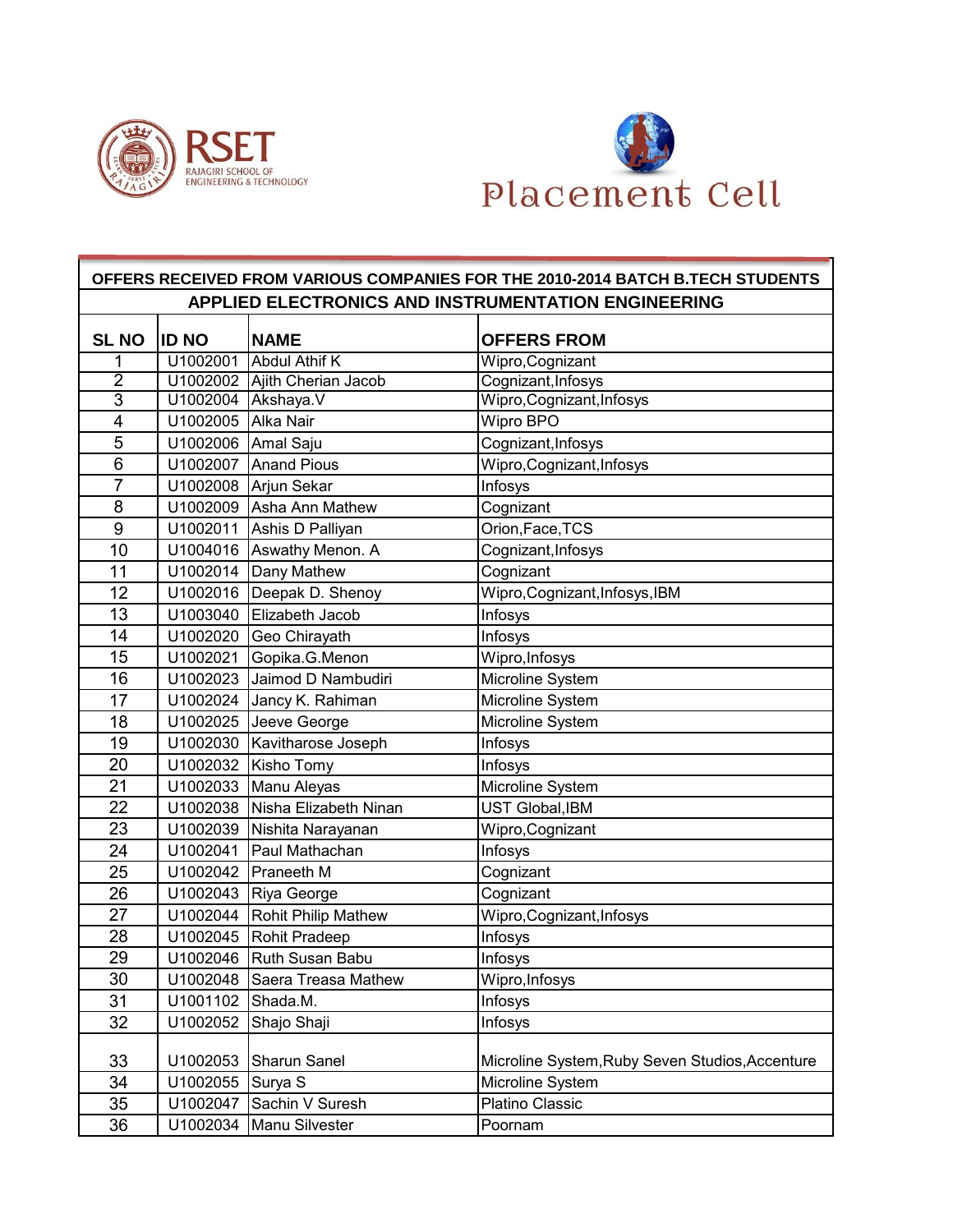| 37             | U1002012 Aswini Joy      | <b>Cadd Center</b> |
|----------------|--------------------------|--------------------|
| 38             | U1002013 Cherian Thomas  | <b>Cadd Center</b> |
| 39             | U1002022 Ilmdhiz Rahiman | <b>Cadd Center</b> |
| 40             | U1002040 Nithin Jose     | Sutherland         |
| 41<br>U1002054 | Sumitta James            | Accenture          |
| U1002056<br>42 | Susanna Philip           | Accenture          |

| <b>COMPUTER SCIENCE AND ENGINEERING</b> |              |                               |                                              |
|-----------------------------------------|--------------|-------------------------------|----------------------------------------------|
| <b>SL NO</b>                            | <b>ID NO</b> | <b>NAME</b>                   | <b>OFFERS FROM</b>                           |
| 1                                       | U1003120     | <b>Adel Rasheed Abubacker</b> | Cognizant                                    |
| $\overline{2}$                          | U1003001     | Aiswarya Issac                | Wipro, Cognizant, Infosys                    |
| 3                                       | U1003002     | Akhila Joseph                 | Wipro, Infosys                               |
| 4                                       | U1003004     | <b>Albin Lukose</b>           | Accenture                                    |
| 5                                       | U1003005     | Aleena.P.A                    | Reubro                                       |
| 6                                       | U1003007     | Amrita Jose                   | Wipro, Cognizant, Infosys, Verizon           |
| $\overline{7}$                          | U1003008     | Anchu.R.S                     | Cognizant                                    |
| 8                                       | U1003010     | Anjana Baby                   | <b>BizTime</b>                               |
| 9                                       | U1003011     | Ann Mary Sebastian            | Infosys                                      |
| 10                                      | U1003012     | Anna Jacob                    | <b>UST Global</b>                            |
| 11                                      | U1003013     | Anne Shilu Joseph             | Face, Poornam                                |
| 12                                      | U1003015     | Anz Elizabeth Easaw           | <b>Standard Chartered Bank</b>               |
| 13                                      | U1003016     | Aparna Vijayakumar            | Wipro, Cognizant, Infosys                    |
| 14                                      | U1004014     | Archana K Menon               | Cognizant                                    |
| 15                                      | U1003019     | Arun James Vithayathil        | Cognizant                                    |
| 16                                      | U1003020     | Arya Mohan                    | Wipro, Cognizant, Infosys                    |
| 17                                      | U1003021     | Asha Rose Mary                | BizTime, Suntec                              |
| 18                                      | U1003022     | <b>Ashil Kurian</b>           | Cognizant                                    |
| 19                                      | U1003023     | Ashitha Joseph                | Wipro, Cognizant, Infosys, South Indian Bank |
| 20                                      | U1004017     | Aswini Gopinath               | Wipro, Infosys                               |
| 21                                      | U1003024     | Athiya George                 | Cognizant, Infosys                           |
| 22                                      | U1003025     | <b>Ben Mathew Thomas</b>      | Microline System, Poornam, Orion             |
| 23                                      | U1003027     | <b>Bivil M Jacob</b>          | Cognizant                                    |
| 24                                      | U1003028     | C Ashwin Menon                | Cognizant, Infosys                           |
| 25                                      | U1003029     | Caroline Tony                 | Infosys                                      |
| 26                                      | U1003030     | Cathy Sony Mattam             | <b>Standard Chartered Bank</b>               |
| 27                                      | U1003031     | Chinnu Tresy James            | Wipro                                        |
| 28                                      | U1003033     | Cino George                   | Suyati                                       |
| 29                                      | U1003035     | Delsa Momi                    | Wipro, Cognizant                             |
| 30                                      | U1003036     | Devika Menon                  | Wipro, Infosys                               |
| 31                                      |              | U1003037   Divya Mathew       | Cognizant, Infosys                           |
| 32                                      | U1003038     | Dona Maria Jose               | Wipro, Cognizant, Infosys                    |
| 33                                      | U1002017     | Elizabeth Jacob               | Orion, Accenture                             |
| 34                                      | U1004022     | Elizabeth Mary Mathew         | BizTime, HCI, E&Y                            |
| 35                                      | U1003041     | <b>Elizabeth Mathews</b>      | Suyati                                       |
| 36                                      | U1003042     | Emil K Antony                 | Cognizant                                    |
| 37                                      | U1003045     | Gayathri K J                  | IBM, Accenture                               |
| 38                                      | U1003046     | Gayathri.V.                   | Infosys                                      |
| 39                                      | U1003047     | Geethu Ann Joseph             | Infosys                                      |
| 40                                      | U1003048     | Godlyn Paul                   | Microline System                             |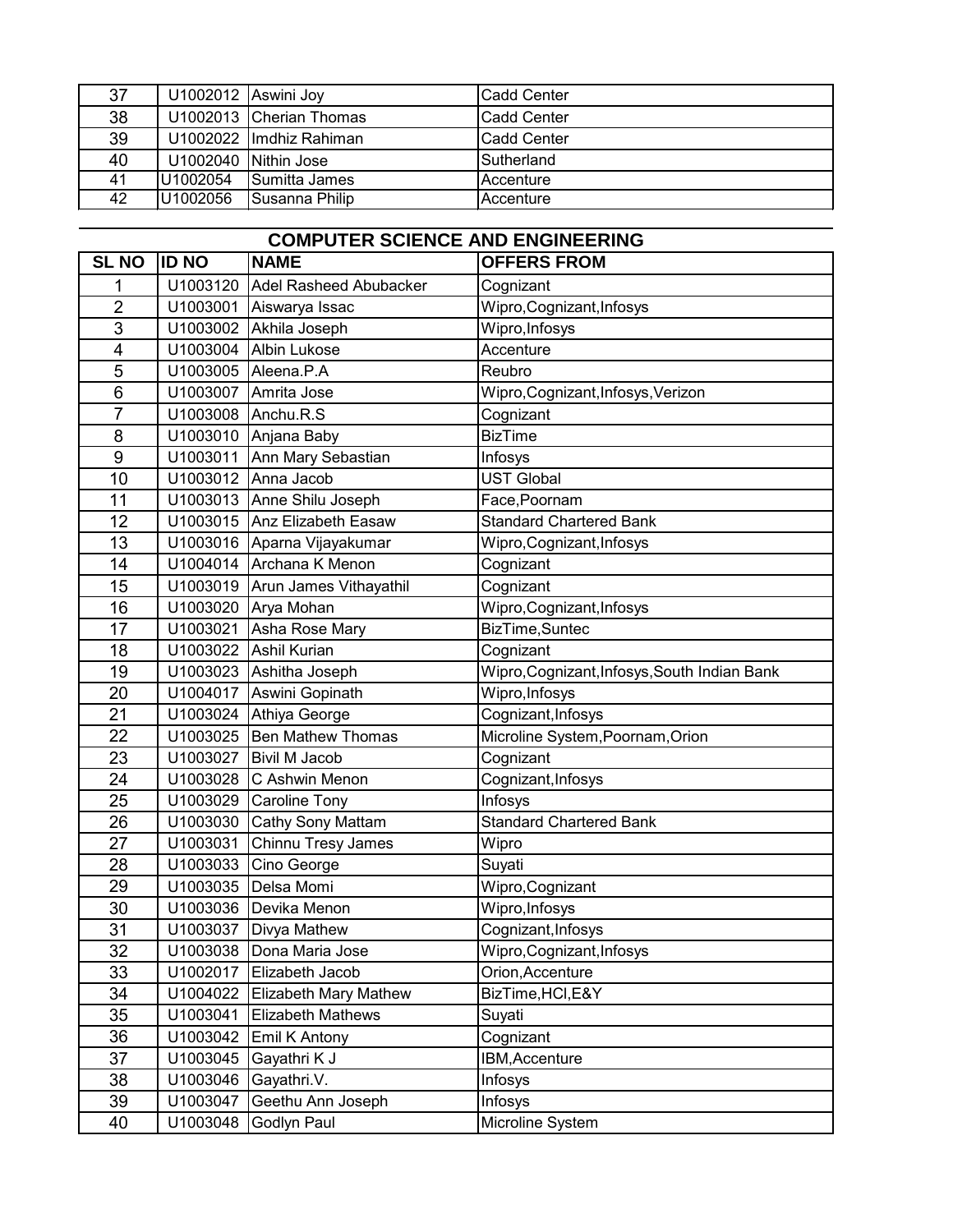| 41 | U1003049 | Hashim P Kamal               | Cognizant, Infosys                    |
|----|----------|------------------------------|---------------------------------------|
| 42 | U1003050 | Hridya Mohan                 | Wipro, Cognizant, Infosys, IBM        |
| 43 | U1003051 | Jacob Robins                 | Infosys                               |
| 44 | U1003053 | Jibin Thomas                 | Cognizant                             |
| 45 | U1003054 | Jinet Alphonsa Jose          | Cognizant                             |
| 46 | U1003055 | Joanne Titus Poovakulam      | Wipro, Cognizant, Infosys, IBM        |
| 47 | U1003056 | Job Joshva                   | Suyati, Accenture                     |
| 48 | U1003057 | Jobin Jacob                  | Wipro, Infosys, South Indian Bank     |
| 49 | U1004027 | Joel Kizhakkemattackal Jacob | Saviance                              |
| 50 | U1003058 | John Zacharia                | <b>Ruby Seven Studios</b>             |
| 51 | U1003060 | Jonah Vincent Chakalakkal    | Wipro BPO                             |
| 52 | U1003061 | Jose S Pullen                | Spectrum, Accenture                   |
| 53 | U1003063 | Jyolsna P Raghavan           | Microline System, Accenture           |
| 54 | U1003064 | Jyothis Joseph Chandy        | Wipro, Cognizant                      |
| 55 | U1002029 | K Sachin Sreekumar           | Infosys                               |
| 56 | U1003065 | Kavya Jayaram                | Wipro, Cognizant, Infosys             |
| 57 | U1003066 | Kevin George                 | Wipro, Cognizant, Infosys             |
| 58 | U1003067 | Kshema Shaju                 | Wipro                                 |
| 59 | U1003068 | Lakshmi.V.A                  | Wipro, Infosys                        |
| 60 | U1003069 | Lia Merin Thomas             | Saviance, UST Global                  |
| 61 | U1003073 | Manju Thomas                 | Suyati                                |
| 62 | U1003074 | Manoj M J                    | Wipro, Cognizant, Infosys, Fresh Desk |
| 63 | U1003075 | Manu Varghese Mathew         | Cognizant, Infosys                    |
| 64 | U1003076 | Maria Rose Thomas            | Infosys                               |
| 65 | U1003077 | <b>Mathew Augustine</b>      | Wipro                                 |
| 66 | U1003078 | Mathew Joe Thomas            | Cognizant                             |
| 67 | U1003079 | Meenu Maria Abraham          | Face, Ruby Seven Studios              |
| 68 | U1003080 | Miny Vincent Vadakumpadath   | Wipro, Cognizant, Infosys             |
| 69 | U1003081 | Mitha Joseph                 | Wipro, Cognizant, Infosys             |
| 70 | U1003082 | <b>Mithil Mohan</b>          | Wipro, Cognizant                      |
| 71 | U1003084 | Nadia Asiz                   | Cognizant                             |
| 72 | U1003085 | Navvya Bikesh O.M            | <b>UST Global</b>                     |
| 73 |          | U1003086 Neethu Joseph       | Wipro, Infosys                        |
| 74 | U1003087 | Nidhi Zachariah              | Wipro, Infosys                        |
| 75 | U1003088 | Nidhin Mathew                | Wipro                                 |
| 76 | U1003090 | Nikhil Prakash               | Cognizant, Infosys                    |
| 77 | U1003091 | P B Kevin                    | Reubro, Accenture                     |
| 78 | U1003093 | Priya Francis                | Wipro                                 |
| 79 | U1003095 | Reshma Babu                  | BizTime, Accenture                    |
| 80 | U1003096 | Ria Jacob                    | Wipro, Infosys                        |
| 81 | U1003097 | Ria Pius                     | Wipro, Infosys                        |
| 82 | U1003098 | <b>Rincy Philip</b>          | Wipro, Cognizant, Infosys             |
| 83 | U1003099 | Rogen George                 | Infosys                               |
| 84 | U1003100 | Sachin Joseph                | Wipro, Cognizant, IBM, Amazon         |
| 85 | U1003101 | Saira Elsa Kurian            | Wipro, Cognizant, Infosys             |
| 86 | U1001100 | Sebastian Varghese           | Wipro BPO                             |
| 87 | U1003104 | Shashank Gangadharan         | Infosys, South Indian Bank            |
| 88 | U1003105 | Shelcia Shajan               | Wipro, Infosys                        |
| 89 | U1003107 | Shivangi Maheshwari          | Wipro, Cognizant, Infosys             |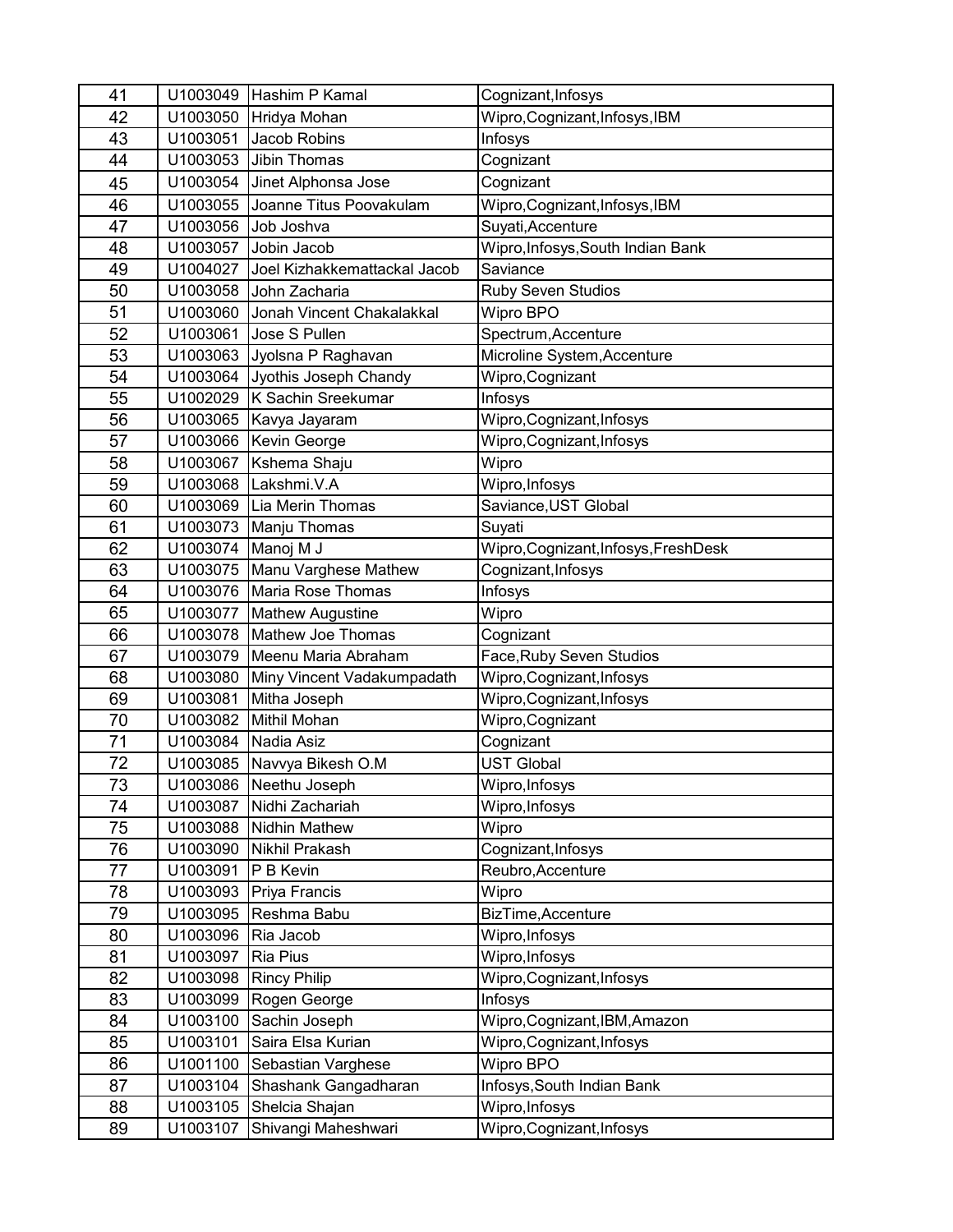| 90 | U1003108 Shraddha Jose            | Verizon                                      |
|----|-----------------------------------|----------------------------------------------|
| 91 | U1003111 Shruthi Ann Joseph       | <b>IAccenture</b>                            |
| 92 | U1003110 Souparnika Menon         | Cognizant, Infosys                           |
| 93 | U1003113 Tess Anna Cyriac         | Reubro, Accenture                            |
| 94 | U1003115 Tharun Jacob             | Wipro, Cognizant, Infosys, South Indian Bank |
| 95 | U1003117 V J Sankar Namboodiripad | Cognizant                                    |

## **ELECTRONICS AND COMMUNICATION ENGINEERING**

| <b>SL NO</b>            | <b>ID NO</b> | <b>NAME</b>                   | <b>OFFERS FROM</b>             |
|-------------------------|--------------|-------------------------------|--------------------------------|
| 1                       | U1001001     | A Anandu                      | Cognizant, Infosys             |
| $\overline{2}$          | U1001003     | Agnes Indu Vincent            | Wipro, Infosys                 |
| 3                       | U1001004     | Ajit Emmanuel                 | Wipro                          |
| $\overline{\mathbf{4}}$ | U1001005     | <b>Akash David</b>            | <b>UST Global</b>              |
| 5                       | U1001006     | Akhil K Kamal                 | BizTime, Suntec                |
| $6\phantom{1}$          | U1001007     | Aleena Lukose                 | <b>UST Global</b>              |
| 7                       | U1001008     | Aleena Vincent                | Wipro, Infosys                 |
| 8                       | U1001009     | Amal K. Joy                   | Cognizant, Infosys             |
| 9                       | U1001010     | Amal Shaju Joseph             | Cognizant                      |
| 10                      | U1001011     | Ambili Joseph                 | <b>Standard Chartered Bank</b> |
| 11                      | U1001012     | Amel G Rathappillil           | Saviance, Orion, Accenture     |
| 12                      | U1001013     | Amy Sebastian                 | Cognizant                      |
| 13                      | U1001015     | Anjana Joy                    | Cognizant, Infosys             |
| 14                      | U1001018     | Ann Mary Paul                 | Wipro, Infosys                 |
| 15                      | U1001019     | Ann Santhosh                  | Cognizant                      |
| 16                      | U1001020     | Anu P Sudhahar                | Wipro, Cognizant, Infosys      |
| 17                      | U1001021     | Aparna H                      | Wipro, Infosys                 |
| 18                      | U1001022     | Aparna S Raghunath            | Wipro, Infosys                 |
| 19                      | U1001023     | Aparna Viswanath              | Cognizant, Infosys             |
| 20                      | U1001024     | Aravind Krishnan.B            | Cognizant, Infosys             |
| 21                      | U1001025     | Archana K                     | Wipro, Infosys                 |
| 22                      | U1001026     | Arjun Gopalakrishnan          | Wipro, Cognizant, Infosys, IBM |
| 23                      | U1001027     | Arjun K                       | Cognizant, Infosys             |
| 24                      | U1001029     | Arun Joseph Jose              | Cognizant, Infosys             |
| 25                      | U1001031     | Ashleen Molakkan              | Cognizant                      |
| 26                      | U1001032     | Ashwin Regi                   | Saviance                       |
| 27                      | U1001033     | <b>Aswathy Menon</b>          | <b>Mphasis</b>                 |
| 28                      | U1001035     | <b>Betsy Elizabeth Xavier</b> | Cognizant, Infosys,            |
| 29                      | U1001036     | Chittu Mary Joe               | Cognizant, Infosys,            |
| 30                      | U1001037     | Christine Philomina Jose      | Infosys,                       |
| 31                      | U1001038     | Cyriac J Kaithakottil         | Wipro, Cognizant, Infosys,     |
| $\overline{32}$         | U1001039     | Cyril C Mattam                | Wipro BPO                      |
| 33                      | U1001040     | Daisy Mary Thomas             | Wipro, Cognizant, Infosys      |
| 34                      | U1001042     | Divya John K                  | <b>BizTime</b>                 |
| 35                      | U1001043     | Elina Lukose                  | IBS,                           |
| 36                      | U1001044     | Elsa John K                   | Standard Chartered Bank,       |
| 37                      | U1001045     | G Arjunprasad                 | Wipro, IBM                     |
| 38                      | U1001047     | Hashma Nazeer                 | Wipro, Infosys,                |
| 39                      | U1001048     | Jaiju Joseph                  | Infosys,                       |
| 40                      | U1001049     | Jeena Davis                   | Infosys,                       |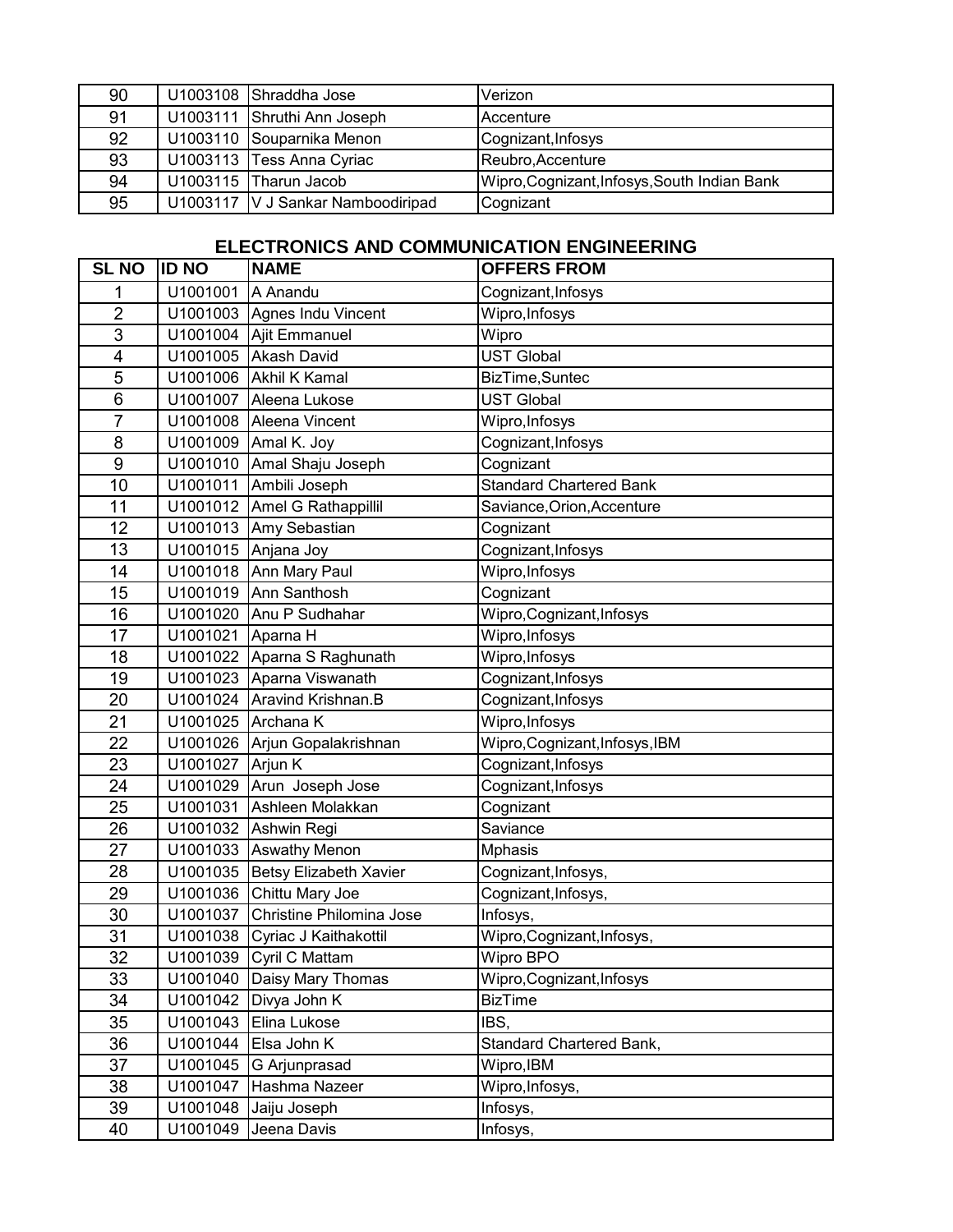| 41 | U1001051 | Jesmy Kurian                | Wipro, Infosys,                |
|----|----------|-----------------------------|--------------------------------|
| 42 | U1001052 | Jess John                   | Wipro, Infosys                 |
| 43 | U1003052 | Jibin P Jimmy               | Speridian                      |
| 44 | U1001053 | Jithin Joji Anchanattu      | IBS,                           |
| 45 | U1001056 | Josemon V S                 | Poornam, Platino Classic       |
| 46 | U1001057 | Joseph Prince Mathew        | Wipro, Cognizant,              |
| 47 | U1001058 | Josin V Jolly               | Infosys,                       |
| 48 | U1001059 | Juhy Jose                   | Wipro,                         |
| 49 | U1001060 | Kamala N                    | Wipro, Cognizant, Infosys,     |
| 50 | U1001061 | Krishnapriya M.             | Wipro, Cognizant, Infosys      |
| 51 | U1001062 | Kuruvilla Joe               | Infosys,                       |
| 52 | U1001063 | M Sangeetha                 | Cognizant, IBM                 |
| 53 | U1001064 | Manu George Mathew          | Cognizant, Infosys,            |
| 54 | U1001065 | Maria Antony Kodiyan        | Wipro, Infosys,                |
| 55 | U1001067 | Mary Subhash Vetticaden     | Wipro, Infosys, Verizon        |
| 56 | U1001068 | <b>Mathews Kuttathil</b>    | Cognizant, Infosys,            |
| 57 | U1001069 | Meera. R                    | Wipro, Cognizant, Infosys,     |
| 58 | U1001070 | Meria Bejoy                 | Mphasis,                       |
| 59 | U1001071 | Mithula Santhosh            | Wipro, Cognizant, Infosys      |
| 60 | U1001072 | <b>Mohith Prakash</b>       | <b>Nile</b>                    |
| 61 | U1002035 | Mrudula S Kumar             | Wipro, Cognizant, Infosys,     |
| 62 | U1001073 | Mukul S                     | Infosys,                       |
| 63 | U1001074 | Neeraja Joshy               | Wipro,                         |
| 64 | U1001075 | Neeta Ann Ninan             | Wipro, Cognizant, Infosys,     |
| 65 | U1001078 | Nidhi Antony                | Cognizant, Infosys,            |
| 66 | U1001079 | Nikhila Thomas              | Cognizant,                     |
| 67 | U1001080 | Nikitha Benny               | Wipro,                         |
| 68 | U1001081 | Nimisha Mathew              | Infosys,                       |
| 69 | U1001082 | Nithin Baby                 | Wipro, Cognizant, Infosys,     |
| 70 | U1001083 | Niya Francis                | Infosys,                       |
| 71 | U1001084 | Noel Benno Joseph           | IBS,                           |
| 72 | U1001085 | Noel Jose                   | Mphasis,                       |
| 73 |          | U1010086 Oshin Maria George | Cognizant, Infosys             |
| 74 | U1001087 | Parvathy P                  | Infosys                        |
| 75 | U1001088 | Praveen Philip              | Wipro, Infosys, IBM            |
| 76 | U1001089 | Priya M Joseph              | Wipro, Cognizant, Infosys      |
| 77 | U1001090 | R Nimmy                     | Cognizant                      |
| 78 | U1001091 | Reema Merin Fernandez       | Infosys                        |
| 79 | U1001092 | Reena Mary Philip           | Speridian                      |
| 80 | U1001093 | Rekha Tresa Mathew          | Accenture                      |
| 81 | U1001095 | Reshma P                    | <b>Mphasis</b>                 |
| 82 | U1001096 | Robin Varghese              | Accenture                      |
| 83 | U1001097 | Rose Mary                   | <b>Standard Chartered Bank</b> |
| 84 | U1001101 | Sebin James                 | Infosys                        |
| 85 | U1001103 | Sheby Jose                  | Infosys                        |
| 86 | U1001105 | Shruthi S Bhatt             | Wipro, Cognizant, Infosys      |
| 87 | U1001106 | Shweta Hanna Binu           | Wipro, Cognizant, Infosys      |
| 88 | U1001107 | Shwetha Joseph              | Cognizant, Infosys             |
| 89 | U1001108 | Sidharth.S                  | Cognizant, Infosys             |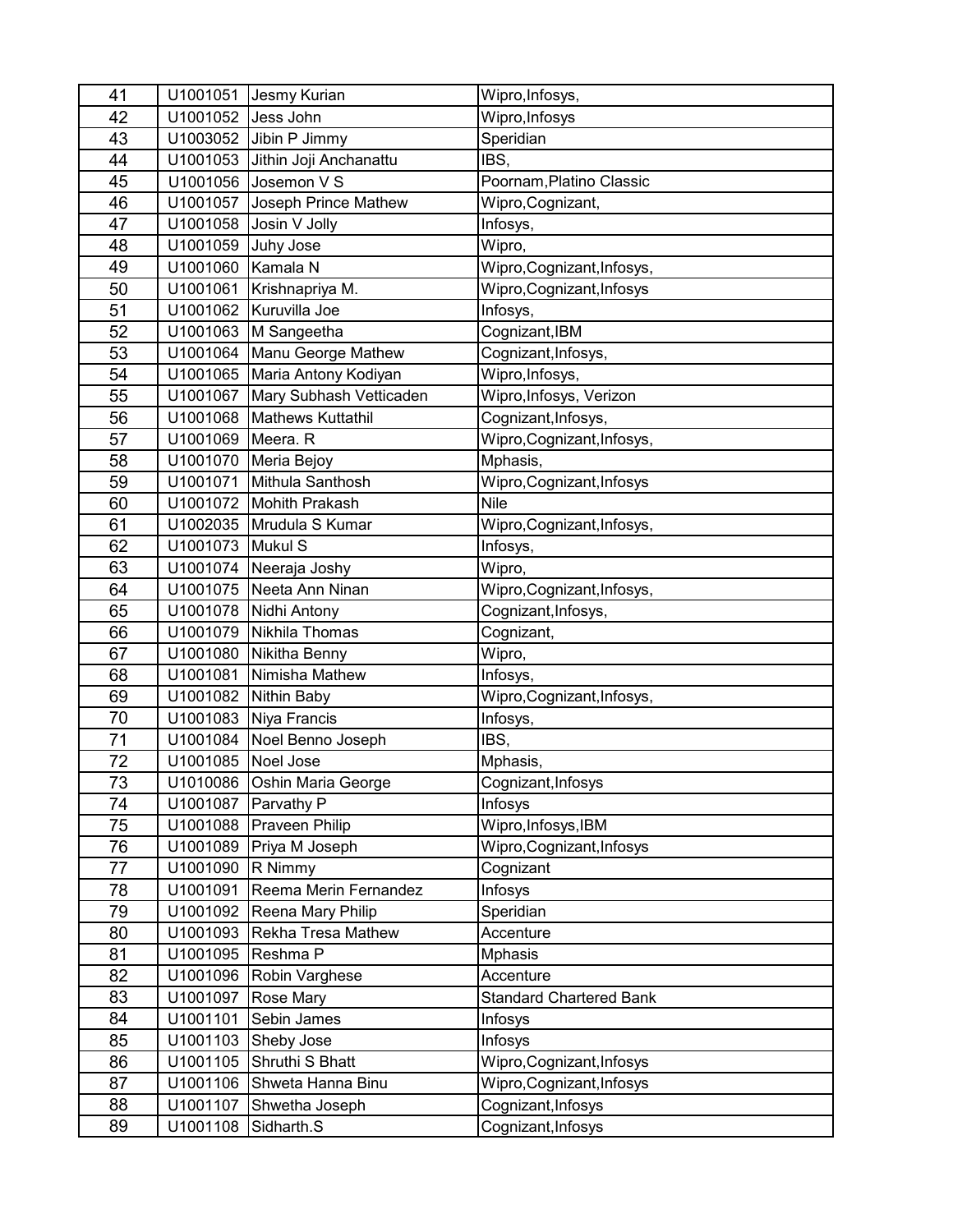| 90  | U1001110 | Sony Mathew           | Wipro, Cognizant, Infosys, IBM |
|-----|----------|-----------------------|--------------------------------|
| 91  | U1001111 | Sreejith . J          | Wipro, Cognizant               |
| 92  | U1001112 | Sreelakshmi Chandran  | Wipro BPO                      |
| 93  | U1001113 | Sruthi Sneha Jose     | Verizon                        |
| 94  | U1001114 | Steffi Merlin Cherian | Cognizant                      |
| 95  | U1001116 | Tojo Joseph           | Cognizant, Infosys, IBM        |
| 96  | U1002060 | Vaishak Madhavan      | Cognizant, Infosys             |
| 97  | U1005059 | Varsha Varghese       | Infosys                        |
| 98  | U1001119 | Vivek S. J.           | <b>Ruby Seven Studios</b>      |
| 99  | U1001002 | Aathira Rajamohanan   | Sutherland                     |
| 100 | U1001054 | John Joshva           | Noventto Technologies          |

## **ELECTRICAL AND ELECTRONICS ENGINEERING**

| <b>SL NO</b>   | <b>ID NO</b>        | <b>NAME</b>                         | <b>OFFERS FROM</b>                |
|----------------|---------------------|-------------------------------------|-----------------------------------|
| 1              | U1005001            | Aarathi.R.Nair                      | Standard Chartered Bank,          |
| $\overline{2}$ |                     | U1005002 Alka Elizabeth             | Wipro, Cognizant, Infosys,        |
| 3              |                     | U1003006   Alka Sunny               | Infosys,                          |
| 4              |                     | U1005005 Anagha Venugopal           | Infosys,                          |
| 5              |                     | U1005008 Anu George                 | Infosys,                          |
| 6              | U1005009 Archana R  |                                     | Wipro, Infosys, IBM, Suntec       |
| $\overline{7}$ |                     | U1005013 Ashwin Vishwanathan        | Cognizant,                        |
| 8              |                     | U1005015 Christy Dominic            | Wipro, Cognizant,                 |
| 9              |                     | U1005016 Christy M Cyriac           | Cognizant,                        |
| 10             |                     | U1005017 Dan Francis                | SunTec                            |
| 11             |                     | U1005018   Deepak R Nair            | Cognizant, Verizon                |
| 12             |                     | U1005019   Don Wilson               | <b>TCS</b>                        |
| 13             | U1005020            | Edwin Ignus Paul                    | Wipro, Infosys, South Indian Bank |
| 14             |                     | U1005021 Efton D' Cruz              | Wipro, Infosys,                   |
| 15             |                     | U1005022 Geethu John                | Wipro, Infosys,                   |
| 16             |                     | U1005023 Georgeena Noveetta Rebeiro | Infosys,                          |
| 17             |                     | U1005024 Gladys Mathew              | Standard Chartered Bank,          |
| 18             |                     | U1005025 Gokul. A. V                | Wipro, Cognizant, Infosys, IBM    |
| 19             |                     | U1005029 Jijith J Warrier           | Infosys,                          |
| 20             | U1002026 Jijo Johny |                                     | Cognizant,                        |
| 21             | U1005030 Joel Joy   |                                     | Infosys,                          |
| 22             |                     | U1003059 Johny Sebastian            | SunTec, VVDN                      |
| 23             |                     | U1005031 Joseph Pappachan           | Wipro, Cognizant                  |
| 24             |                     | U1005032 K Gopika Varma             | Orion, Accenture                  |
| 25             |                     | U1005033 Lakshmi K Nair             | Cognizant, Suntec                 |
| 26             |                     | U1005034 Levin Varghese K           | Cognizant,                        |
| 27             |                     | U1003071 Malu Santhosh              | Wipro, Cognizant, Infosys         |
| 28             |                     | U1003072   Mamatha Agnes George     | Wipro, Infosys                    |
| 29             |                     | U1005037   Meenu Sunil              | Infosys                           |
| 30             |                     | U1005038 Meghna T Rajeev            | Wipro, Cognizant, Infosys         |
| 31             |                     | U1005040 Neethu Babychan            | SunTec                            |
| 32             |                     | U1005043 Nihal Mathew Koshy         | Cognizant                         |
| 33             |                     | U1005046 Pinky Jose                 | Cognizant                         |
| 34             |                     | U1005047 Pooja Prabhakar            | Wipro,                            |
| 35             | U1005049 Rejy K J   |                                     | Wipro, Infosys,                   |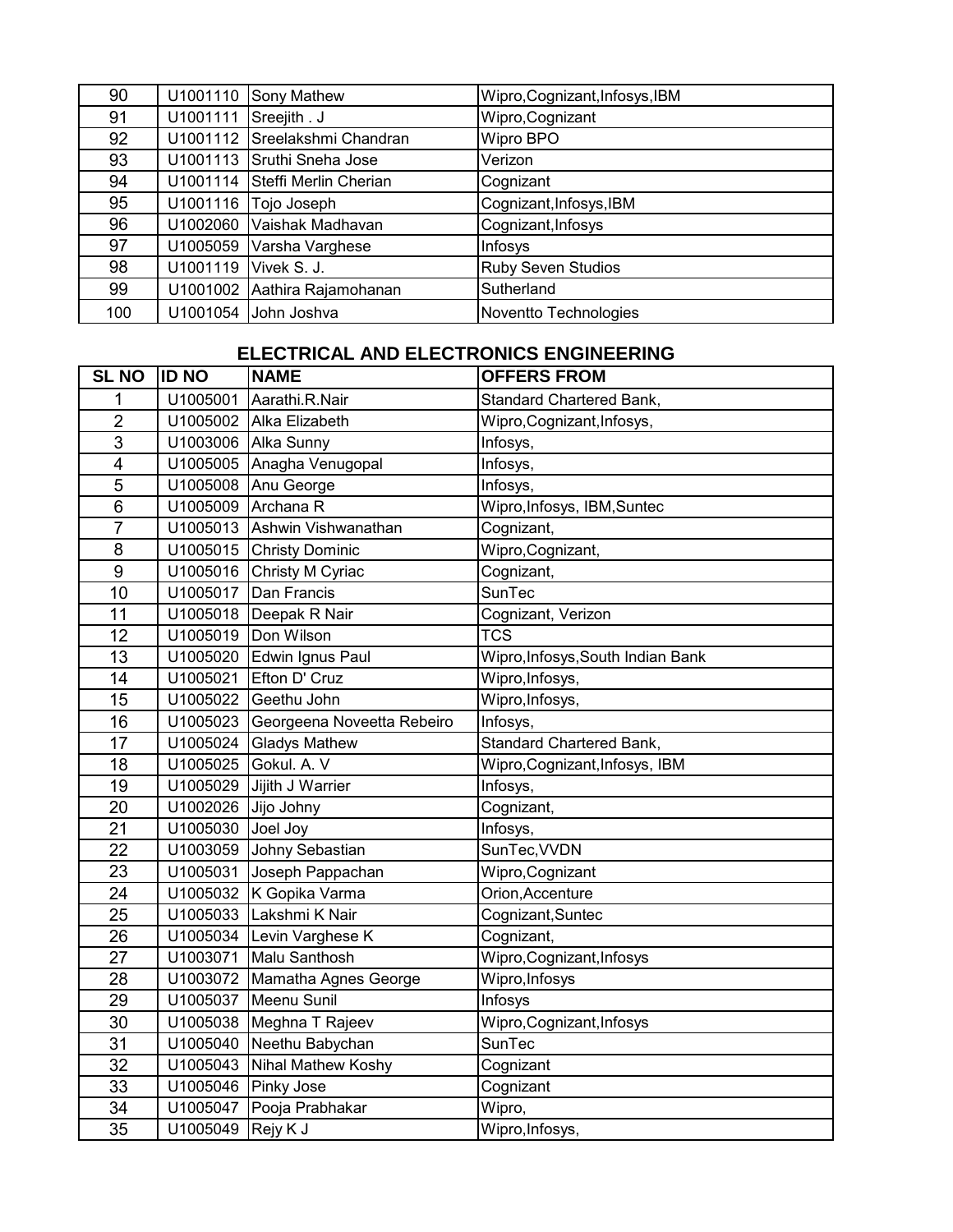| 36 |                    | U1005052 Shilpa Anto        | Infosys,                          |
|----|--------------------|-----------------------------|-----------------------------------|
| 37 |                    | U1005053 Shilpa T Dinesh    | Cognizant, Infosys,               |
| 38 | U1005054 Srihari.V |                             | Wipro, Infosys, South Indian Bank |
| 39 |                    | U1005055 Sruthi Roslin Tomy | Infosys,                          |
| 40 |                    | U1005056 Sruti Pious Chalil | Wipro, Cognizant, Infosys,        |
| 41 |                    | U1005057 Tiza Varghese      | Wipro, Cognizant,                 |

## **INFORMATION TECHNOLOGY**

| <b>SL NO</b>     | <b>ID NO</b> | <b>NAME</b>           | <b>OFFERS FROM</b>          |
|------------------|--------------|-----------------------|-----------------------------|
| 1                | U1004002     | Aiswarya Suresh       | Poornam                     |
| $\overline{2}$   | U1004003     | Akhitha M D           | Wipro, Infosys,             |
| 3                | U1004004     | Aleesha Abraham       | Orion, Accenture            |
| 4                | U1004006     | Amala Joy             | Wipro,                      |
| 5                | U1004008     | Anjali Krishnadas     | Fragomen                    |
| $6\phantom{1}6$  | U1004010     | Anjana Eldo           | Wipro, Infosys,             |
| $\overline{7}$   | U1004012     | Annie Easow           | Cognizant,                  |
| 8                | U1004013     | Anoop Xavier          | Microline System, Accenture |
| $\boldsymbol{9}$ | U1004015     | Asha Jose Pulikkottil | Accenture                   |
| 10               | U1004018     | Bindya Wilson         | Infosys,                    |
| 11               | U1004021     | Eldhose K S           | Microline System            |
| 12               | U1004023     | Emlin Mary Alexander  | <b>HCL</b>                  |
| 13               | U1004065     | Haripriya S           | Cognizant, Verizon          |
| 14               | U1004024     | Jeni James            | Wipro,                      |
| 15               | U1004025     | Jibi Joseph           | Accenture                   |
| 16               | U1004026     | Jimmi Eldhose         | Accenture                   |
| 17               | U1004028     | Justin Varghese Jose  | Saviance, Sutherland        |
| 18               | U1004052     | K Sneha Sebastian     | Wipro BPO,6 D Technologies  |
| 19               | U1004030     | Lakshmi Ramesh        | Wipro, Cognizant, Infosys,  |
| 20               | U1004031     | Liz Mathew            | Cognizant, Infosys,         |
| 21               | U1004033     | Merin P Oberlin       | Infosys,                    |
| 22               | U1004035     | Minnu Joy             | Biztime, Accenture          |
| 23               | U1004038     | Navya B               | Infosys,                    |
| 24               | U1004039     | Neetu Thomas          | Litmus <sub>7</sub>         |
| 25               | U1004040     | Neha Salma            | Cognizant,                  |
| 26               | U1004041     | Nelufer A Jamal       | Accenture                   |
| 27               | U1004042     | Nikita George         | Wipro, Cognizant, Infosys,  |
| 28               | U1004043     | <b>Odlin Mendez</b>   | Infosys,                    |
| 29               | U1004045     | Paul P Dickinson      | Infosys,                    |
| 30               | U1004046     | Poornima P            | Accenture                   |
| 31               | U1004047     | Renjan Saju           | Microline System, Accenture |
| 32               | U1004048     | Reshma Joseph         | Accenture                   |
| 33               | U1004067     | Rini Joseph           | Wipro, Cognizant, Infosys,  |
| 34               | U1004061     | Rinu Babu             | Cognizant, Infosys,         |
| 35               | U1004050     | Riya Francis          | Microline System            |
| 36               | U1004051     | Robin Mathew          | Microline System, Accenture |
| 37               | U1004053     | Sreehari Gopal        | Cognizant, Infosys,         |
| 38               | U1004054     | Sreeja Suresh Shenoy  | Mphasis, Accenture          |
| 39               | U1004056     | Sreeram Neelakantan   | Microline System            |
| 40               | U1004057     | Stan Sebastian        | Microline System            |